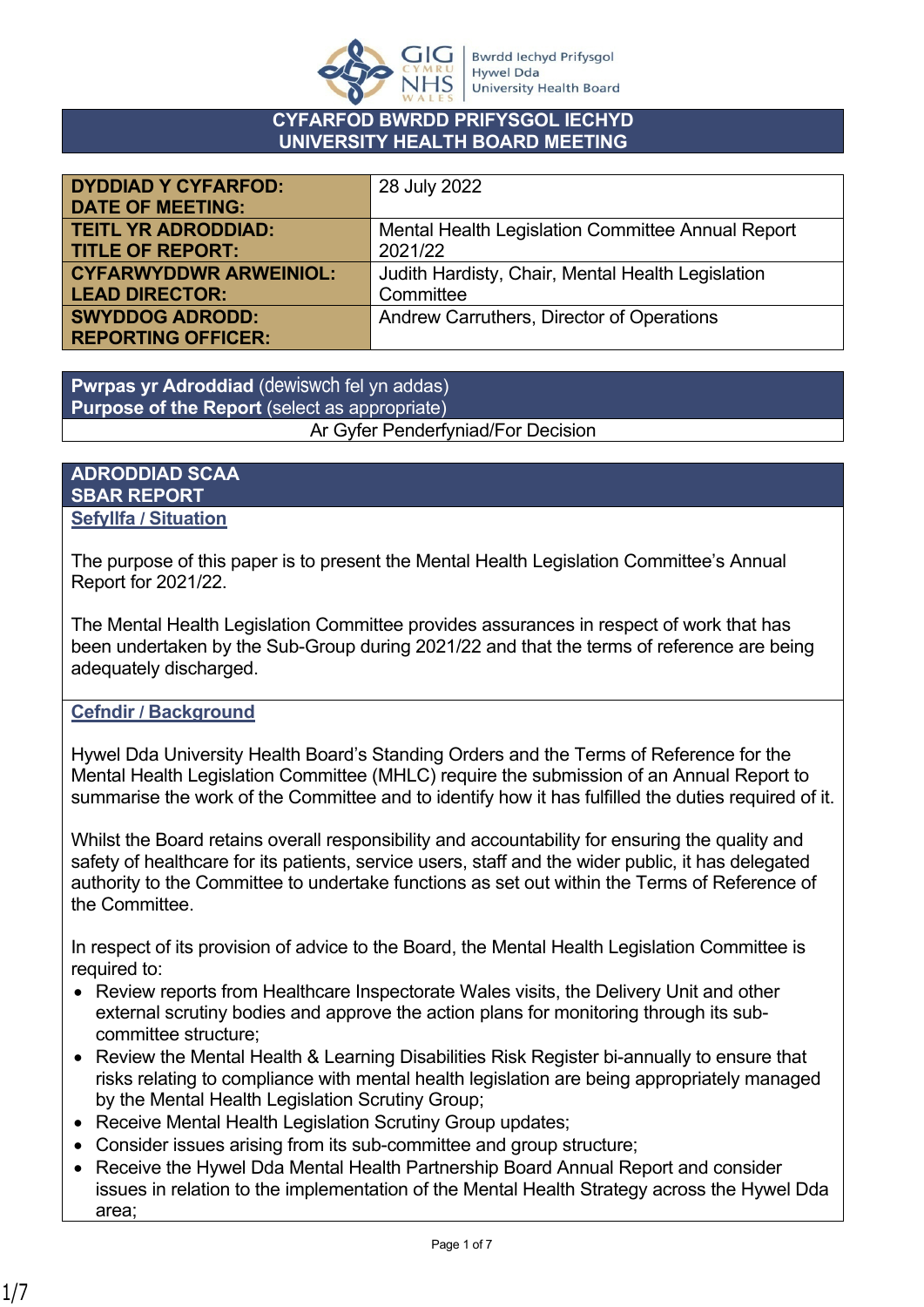- Receive update reports from the Mental Health Programme Group on improvement programmes for high quality, safe and sustainable mental health services which are consistent with the Board's overall strategic direction.
- Receive Hospital Manager's Power of Discharge Committee Update Report & Minutes from previous meetings.

The revised Terms of Reference for MHLC (as presented to Public Board on  $29<sup>th</sup>$  of July 2021) were received.

# **CONSTITUTION**

Membership of the Mental Health Legislation Committee consists of Independent Members. The Vice Chair of the University Health Board (UHB) undertakes the role of Chair of the Committee given their specific responsibility for overseeing the Board's performance in relation to Mental Health Services. Membership of the Committee consists of four Independent Members.

In attendance membership includes UHB manager representation, a wide range of partner organisations, including local authority, police, advocacy, user representation, carer representation, Welsh Ambulance Services NHS Trust and the Community Health Council. The Committee may also request the attendance of any other officers of the UHB as required.

Mr Andrew Carruthers, Director of Operations has been Executive Director for the meeting since December 2019.

## **MEETINGS**

The Committee meets on a quarterly basis. During 2021/22, as a result of the unprecedented situation of the pandemic, the Committee was quorate and met virtually on 4 occasions, as follows:

- $\bullet$  3<sup>rd</sup> June 2021
- 2<sup>nd</sup> September 2021
- 26<sup>th</sup> November 2021
- 1<sup>st</sup> March 2022

## **AREAS OF RESPONSIBILITY**

In discharging its duties, the Committee receives information of all activity undertaken in relation to the 1983 Act and the MH Measure which includes:

- Regular reporting on the use of the Mental Health Act within the area served by the University Health Board;
- Regular reporting on the activity and compliance with the Mental Health (Wales) Measure 2010;
- Performance reporting:
- Healthcare Inspectorate Wales reviews.

## **SUB-COMMITTEE**

The Committee has one Sub-Committee following the UHB's governance review in 2015; the Hospital Managers Power of Discharge Sub-Committee.

The Committee agreed to the establishment of the Hospital Managers Power of Discharge Sub-Committee (the Sub-Committee), made up of all Independent Members and Lay Members. Section 23 of the 1983 Act (the power of discharge) was delegated to the Sub-Committee. Officers can attend but are not members. A panel of three or more members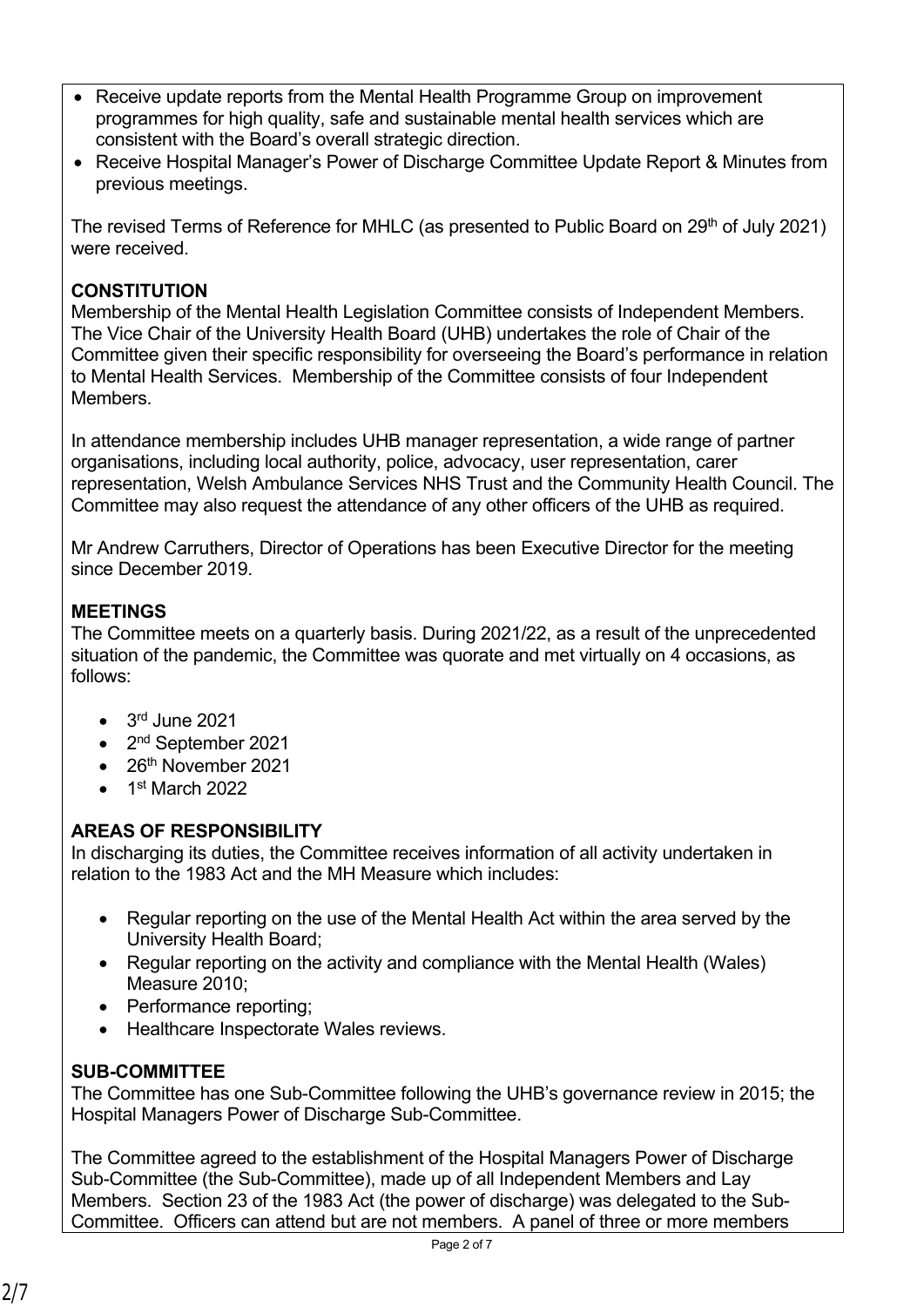drawn from the Sub-Committee hear individual cases where patients or their nearest relative have applied for discharge. The panels also sit on renewal hearings – these are collectively known as Hospital Managers reviews.

In respect of its provision of assurance to the Board, the Sub-Committee is required to:

- Review and monitor how the operation of the delegated functions under Section 23 of the 1983 Act are being exercised;
- Discuss the work of individual panels;
- Discuss the training requirements of review panel members;
- Discuss any impact of legislative change on the role of Hospital Managers;
- Highlight any impact of service changes; and
- Provide learning opportunities.

The Sub-Committee meetings are held three times each year and are divided into two parts: the first part deals with the Sub-Committee's governance and the second part has a training focus to ensure members are kept up to date with current legislation and of changes within the UHB.

The Chair of the Sub-Committee is Professor John Gammon (Independent Member). This provides an additional level of assurance and scrutiny. The Mental Health Act administration lead is an attendee.

During the year members received training on the following areas:

- IT basic skills delivered by Jack Trumper
- Associate Hospital Managers Training Richard Griffith, Lecturer, School of Health Science

#### **Compliance with Mental Health Legislation (Sub-Groups)**

The Mental Health Legislation Assurance Committee has one Sub-Group that provides an additional layer of scrutiny to the UHB's compliance with statutory mental health legislation.

## **SUB-GROUP**

The Mental Health Legislation Scrutiny Group (Scrutiny Group) representation consists of senior service managers from health and local authority stakeholders. It also includes representatives of service users, carers and advocacy groups. It is chaired by the Head of Adult Mental Health Service and its Vice Chair will be the Mental Health Legislation Manager. It meets on a quarterly basis, four weeks prior to MHLC. Its purpose is to scrutinise the UHB's compliance with mental health legislation and to investigate any areas of concern, independently or as directed by MHLC. It reports directly to MHLC through a quarterly performance paper and may also provide additional papers to MHLC on areas of concern being investigated.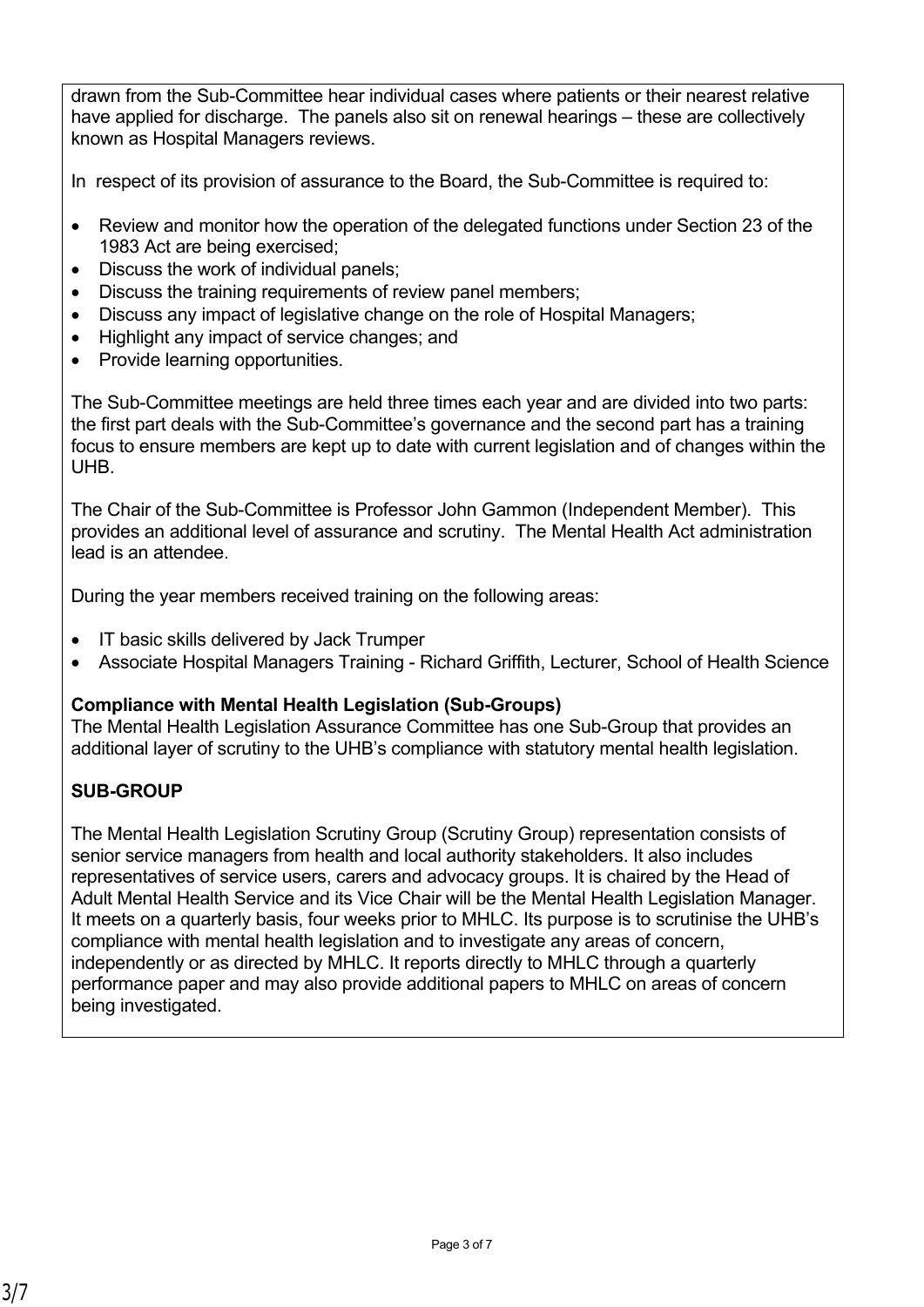

The role of the Scrutiny Group is continually evolving; however, its primary benefits to date have been to:

- More clearly identify any areas of concern and present greater clarity of exception reporting to MHLC;
- Provide a clear line of communication between practicing clinicians and managers to the MHLC assurance process;
- Quickly identify any areas of concern and instigate further investigation and intervention, thereby improving the quality of care delivery.

During 2021/22, the Scrutiny Group has been asked to particularly focus on some key issues by the Committee, namely:

- Examine the use of Section 2 and 3 of the Mental Health Act for known service users and to explore timelines leading up to these detentions. To report on any findings on inappropriate use of the Act or whether less restrictive methods could have been utilised.
- Examine the use of Section 2 and 3 of the Mental Health Act for unknown service users. considering the escalation to detention and whether on these occasions the admissions under the Act where appropriate and proportionate and least restrictive. To report on any findings.
- To scrutinise the use of Section 136 for known service users and to consider whether any detentions as a result could have been avoided.

#### **Asesiad / Assessment**

## **The Mental Health (Wales) Measure 2010**

The Directorate's ability to report against statutory performance targets relating to the Welsh Measure was restored in April 2021 following a successful migration from a legacy Mental Health Patient Administration System (PAS) to Welsh PAS. Following a period of data quality issues, there is confidence in the data submission which is overseen as part of the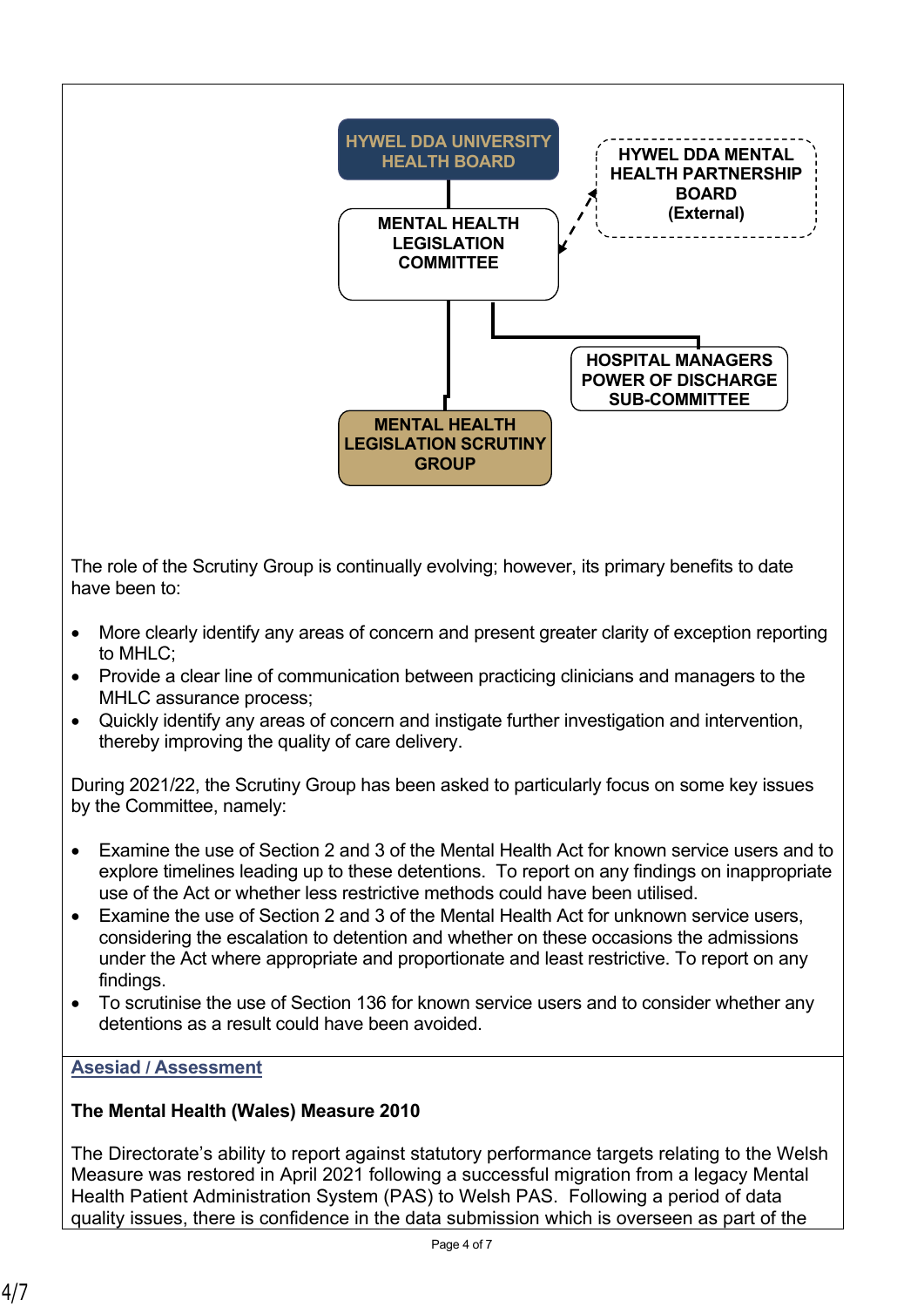remit of the wider Health Board Informatics Team. Reporting remains manual in parts and reliant on an individual member of staff, although there are plans for the development of automated processes. This is being progressed by Informatics.

## **Inspections**

The Healthcare Inspectorate Wales (HIW) Annual Report 2021/2022 sets out the findings of the work carried out by HIW during this financial year.

In particular it includes the findings of the inspection that took place at the Llanelli Community Mental Health Team.

Action plans are devised for each visit that takes place and these are monitored through the Mental Health and Learning Disabilities Quality, Safety and Experience Sub-Committee.

Full report can be accessed via the following weblink:

[https://hiw.org.uk/sites/default/files/2020-10/20201022HIWAnnualReport2019-20\\_eng.pdf](https://hiw.org.uk/sites/default/files/2020-10/20201022HIWAnnualReport2019-20_eng.pdf)

# **Other Areas of Responsibility**

- The Committee noted the updated on 688 Section 117 Policy. The Committee agreed on the following policies for approval 395 - Section 136, Mental Health Act 1983, Mentally disordered persons found in public places (inter agency procedure) - 741- Information to Patients procedure, Mental Health Act 1983, - 731 - Section 17, MHA Leave of Absence Policy.
- The Committee also noted the changes in practice by the Mental Health Review Tribunal for Wales and Healthcare Inspectorate Wales Second Opinion Appointed Doctor (SOAD) Service.

## **Annual Work Plan**

The Committee will continue to review all work undertaken by the UHB which lies within its remit and provide assurance to the Board that its statutory obligations are being met.

The Committee takes an annual work plan-based approach to the management of its work and reminds members and stakeholders at every meeting that they can influence this work plan at any time. In addition to the previous work highlighted within this paper, this included:

- Regular updates from the Mental Health Programme Group on the transformation project
- Regular updates on the All Wales Benchmarking report based upon MHA usage data
- Service user representations.

## **Argymhelliad / Recommendation**

The Board is requested to endorse the Mental Health Legislation Committee Annual Report 2021-2022.

#### **Amcanion: (rhaid cwblhau) Objectives: (must be completed)** Cyfeirnod Cofrestr Risg Datix a Sgôr Cyfredol:

Page 5 of 7

Not applicable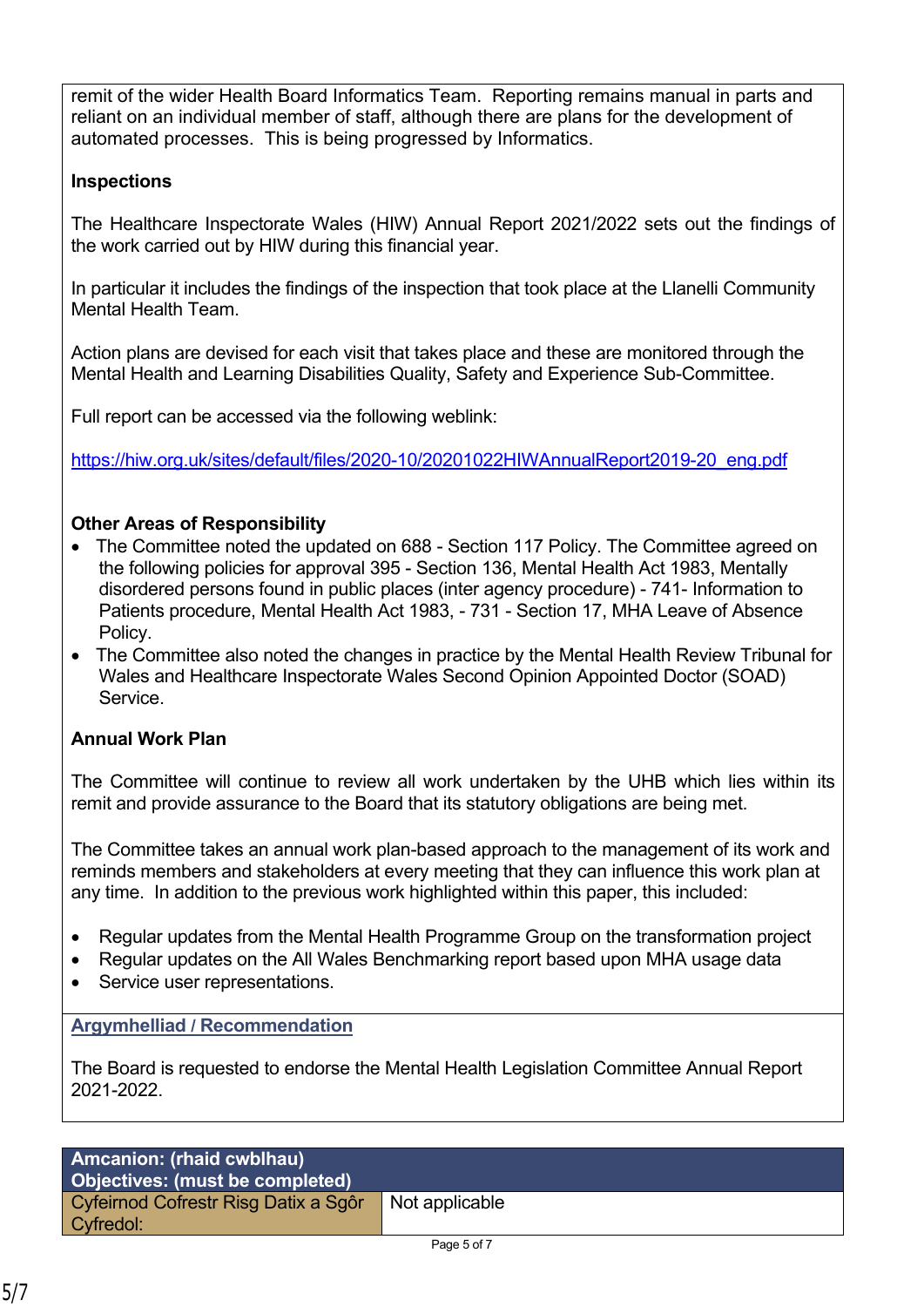| Datix Risk Register Reference and<br>Score:                                                                                       |                                                                                                                                                                     |
|-----------------------------------------------------------------------------------------------------------------------------------|---------------------------------------------------------------------------------------------------------------------------------------------------------------------|
| Safon(au) Gofal ac lechyd:<br>Health and Care Standard(s):                                                                        | Governance, Leadership and Accountability<br>2. Safe Care                                                                                                           |
| <b>Hyperlink to NHS Wales Health &amp;</b><br><b>Care Standards</b>                                                               | 3. Effective Care<br>4. Dignified Care                                                                                                                              |
| <b>Amcanion Strategol y BIP:</b><br><b>UHB Strategic Objectives:</b><br><b>Hyperlink to HDdUHB Strategic</b><br><b>Objectives</b> | All Strategic Objectives are applicable                                                                                                                             |
| <b>Amcanion Llesiant BIP:</b><br><b>UHB Well-being Objectives:</b><br><b>Hyperlink to HDdUHB Well-being</b><br><b>Statement</b>   | Support people to live active, happy and healthy lives<br>Improve efficiency and quality of services through<br>collaboration with people, communities and partners |

| <b>Gwybodaeth Ychwanegol:</b><br><b>Further Information:</b> |                                                      |
|--------------------------------------------------------------|------------------------------------------------------|
| Ar sail tystiolaeth:                                         | Agendas, papers and minutes of the Mental Health     |
| Evidence Base:                                               | Legislation Committee meetings 2021-2022             |
| <b>Rhestr Termau:</b>                                        | Included within body of the report                   |
| <b>Glossary of Terms:</b>                                    |                                                      |
| Partïon / Pwyllgorau â ymgynhorwyd                           | Director of MH&LD                                    |
| ymlaen llaw y Cyfarfod Bwrdd Iechyd                          | Vice Chair of UHB/Chair of Mental Health Legislation |
| Prifysgol:                                                   | Committee                                            |
| Parties / Committees consulted prior                         |                                                      |
| to University Health Board:                                  |                                                      |

| <b>Effaith: (rhaid cwblhau)</b>                                   |                                                                                                                                                                                                                                                                                                                                                                             |
|-------------------------------------------------------------------|-----------------------------------------------------------------------------------------------------------------------------------------------------------------------------------------------------------------------------------------------------------------------------------------------------------------------------------------------------------------------------|
| Impact: (must be completed)                                       |                                                                                                                                                                                                                                                                                                                                                                             |
| <b>Ariannol / Gwerth am Arian:</b><br><b>Financial / Service:</b> | A sound system of internal control, as evidenced in the<br>Committee's Annual Report, will assist with ensuring<br>financial control, and the safeguard of public funds.                                                                                                                                                                                                    |
| <b>Ansawdd / Gofal Claf:</b><br><b>Quality / Patient Care:</b>    | SBAR template in use for all relevant papers and reports.                                                                                                                                                                                                                                                                                                                   |
| <b>Gweithlu:</b><br><b>Workforce:</b>                             | SBAR template in use for all relevant papers and reports.                                                                                                                                                                                                                                                                                                                   |
| Risg:<br><b>Risk:</b>                                             | SBAR template in use for all relevant papers and reports.                                                                                                                                                                                                                                                                                                                   |
| <b>Cyfreithiol:</b><br>Legal:                                     | A sound system of internal control, as evidenced in the<br>Committee's Annual Report, ensures that any risks to the<br>achievement of the Health Board's objectives are<br>identified, assessed and managed.<br>Compliance with the Health Board's Standing Orders, and<br>the Committee's Terms of Reference, requires the<br>submission of an Annual Report to the Board. |
| <b>Enw Da:</b><br><b>Reputational:</b>                            | Not applicable                                                                                                                                                                                                                                                                                                                                                              |